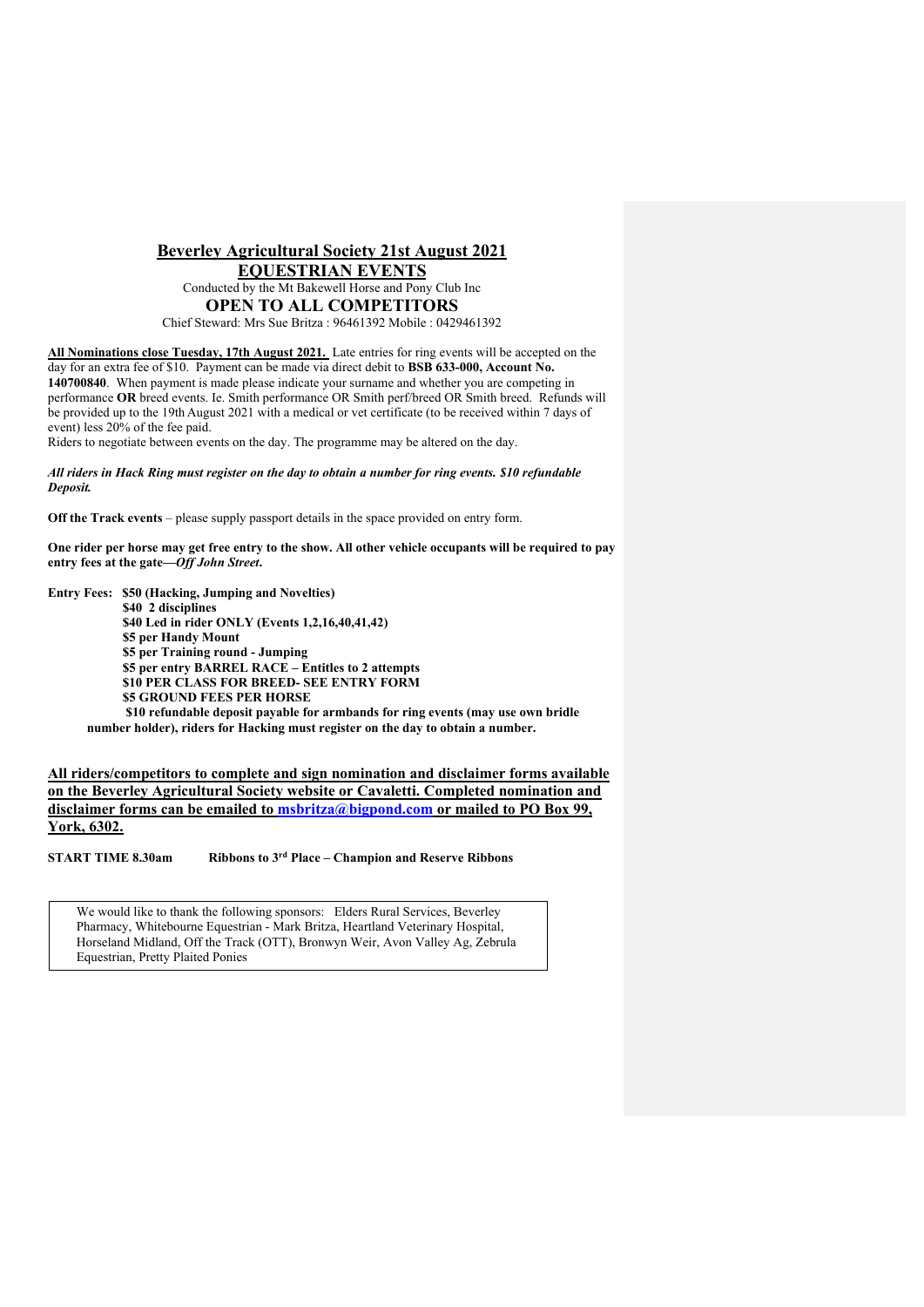## **Ring events**

- 1. Led in rider- 5 years and under
- 2. Led in Rider 6 & over
- 3. Rider 9 and under
- 4. Rider 10 11
- 5. Rider 12 13
- 6. Rider 14 17
- 7. Rider 18 -25
- 8. Rider 26 years and over walk, trot & canter
- 9. Novice rider over 26 years old walk, trot only (not eligible to compete in previous event)
- **10. CHAMPION JUNIOR RIDER and Reserve Junior rider (events 3 - 6 incl)**
- **11. CHAMPION SENIOR RIDER and Reserve Senior Rider (events 7 - 9 incl)**

#### **EVENTS 13 -16 RIDERS TO BE MEMBERS OF MT BAKEWELL AND BEVERLEY PONY CLUB OR RESIDE WITHIN THE SHIRE OF BEVERLEY**

- 12. Local Rider 10 years and under
- 13. Local Rider 11-13 years
- 14. Local rider 14 17
- 
- 15. Local Rider 18 years and over 16. Led Pony Hack 14hh and under
- 17. Novice Pony 14hh and under (Not to have won more than 3 places at any fixture)
- 18. Pony hack 12.2h and under
- 19. Pony hack over 12.2h up to including 13.0h
- 20. Pony Hack OVER 13h-14h
- 21. Pony Hunter 14hh and under
- 22. **CHAMPION PONY** (winners of events 17 21)

#### 23. **Reserve Champion Pony**

- 24. Novice Hack over 14.0h (Not to have won more than 3 places at any fixture)
- 25. Galloway Hack over 14hh up to and incl 14.2hh
- 26. Galloway Hack over 14.2hh up to and incl 15hh
- 27. Lightweight Galloway over 14hh up to and incl. 15hh
- 28. Med/Hvy Galloway over 14hh up to and incl. 15hh
- 29. Hack over 15.0h up to and including 15.2h
- 30. Hack over 15.2h up to and including 16.0h
- 31. Hack over 16.0h
- 32. Lightweight Hack over 15hh
- 33. Med/Hvy Hack over 15hh
- 34. CHAMPION AND RESERVE CHAMPION GALLOWAY (Events 24 28)
- 35. CHAMPION AND RESERVE CHAMPION HACK (Events 29 -33)
- 36. **Off The Track** Thoroughbred- please supply passport details on entry form
- 37. **Off The Track** Standardbred- please supply passport details on entry form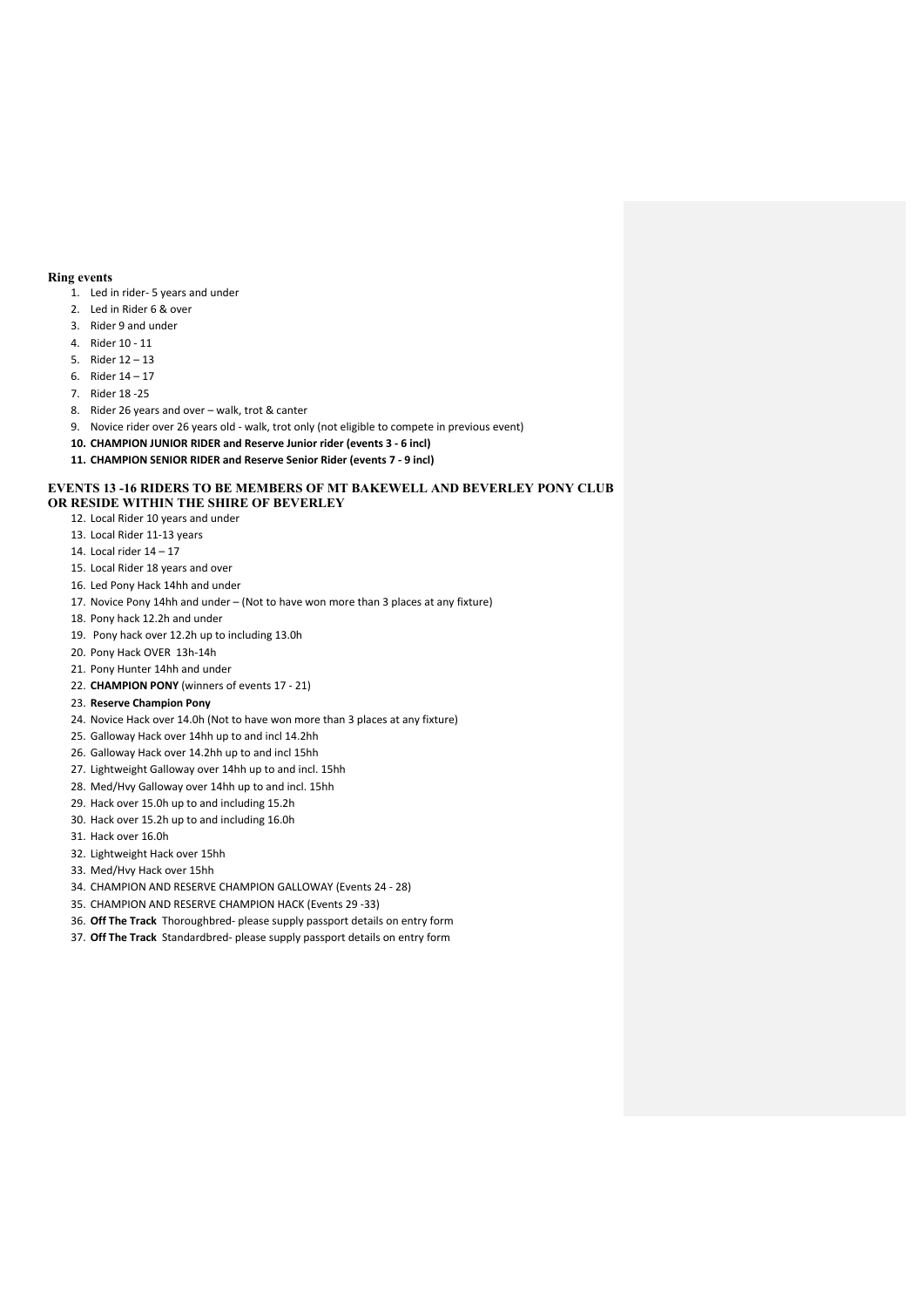# **NOVELTY EVENTS (Commencing at 11am until 12pm)**

- 38. Bending Race- led riders
- 39. Three Mug Race led riders
- 40. Minty Race- led riders
- 41. Bending race- 12 yrs and under
- 42. Western Bending- 12 yrs and under
- 43. Three mug race- 12 yrs and under
- 44. Minty Race 12 yrs and under
- 45. Bending race- 13 15 years
- 46. Western Bending- 13 15 years
- 47. Three mug race- $13 15$  years
- 48. Minty Race  $-13 15$  years
- 49. Bending race- 16 years and over
- 50. Western Bending- 16 years and over
- 51. Three mug race- 16 years and over

# 52. Minty Race – 16 years and over

### **JUMPING – Rider to choose 2 consecutive events from events 57– 61**

- 53. 30-40cm Training round Open to all riders (May be led) (\$5 per round) Only available BEFORE main jumping event starts at about 10am
- 54. 30cm A2 (one round on time)
- 55. 45cm Table C (one round on time pole knocked down = 5sec. two refusals allowed)
- 56. 60cm AM7 (immediate jump off)
- 57 75cm AM7 (immediate jump off)
- 58 80cm AM7 (immediate jump off)

#### **HANDY MOUNT – (BETWEEN 9AM AND 11AM, Entry Fee \$5)**

- 59 lead rein
- 60 12 years and under
- 61 13-17 years
- 62 18 years and over

#### **BARREL RACE (\$5 for two rounds- fastest time is recorded –BETWEEN 11am and 1pm)**

- 63 Pony
- 64 Horse

We would like to thank the following sponsors: Elders Rural Services, Beverley Pharmacy, Whitebourne Equestrian - Mark Britza, Heartland Veterinary Hospital, Horseland Midland, Off the Track (OTT), Bronwyn Weir, Avon Valley Ag, Zebrula Equestrian, Pretty Plaited Ponies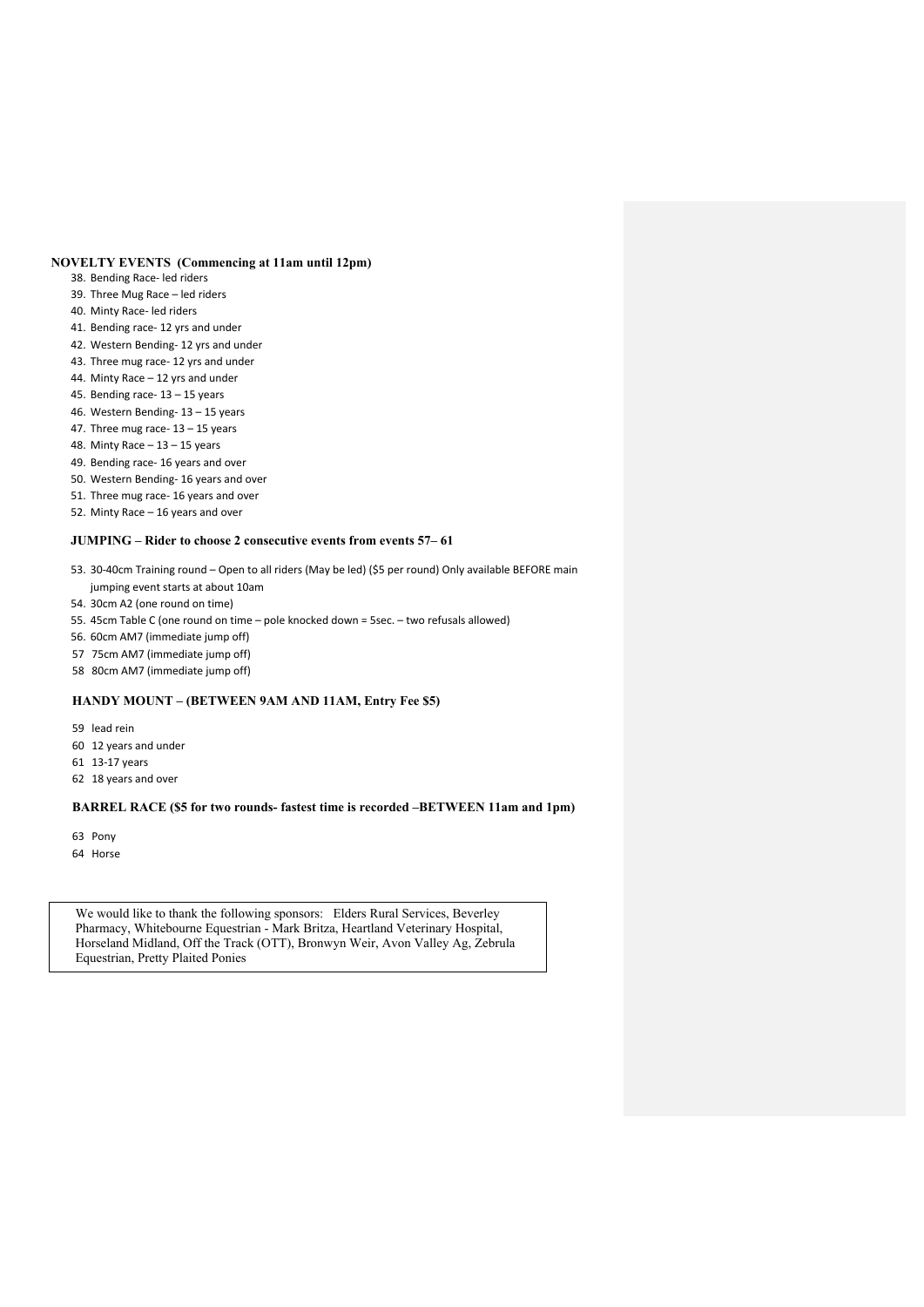# *To commence after completion of ring events ~ approx 12.30pm*

# **BEVERLEY AGRICULTURAL SHOW – BREED -21st August 2021 Conducted by Mt Bakewell Horse and Pony Club Entries must be in by Tuesday 17th August 2021**

**Open Pony 14h & under**  1. Gelding any age 2 Stallion or Colt any age **Champion and Reserve Champion** 3. Mare 4 years and over 4. Filly 3 years and under **Champion and Reserve Champion Welsh A and B** 5. Stallion or Colt – any age 6. Mare or Filly – any age 7. Gelding – any age **Champion and Reserve Champion Welsh C and D** 8. Stallion or Colt – any age 9. Mare or Filly – any age 10. Gelding – any age **Champion and Reserve Champion Australian Pony Stud Book** 11. Stallion or Colt – any age 12. Mare or Filly – any age 13. Gelding – any age **Champion and Reserve Champion Part Welsh** 14. Stallion or Colt – any age 15. Mare or Filly – any age 16. Gelding – any age **Champion and Reserve Champion Any other Registered Pony** 17. Stallion or Colt – any age 18. Mare or Filly – any age 19. Gelding – any age  **Champion and Reserve Champion**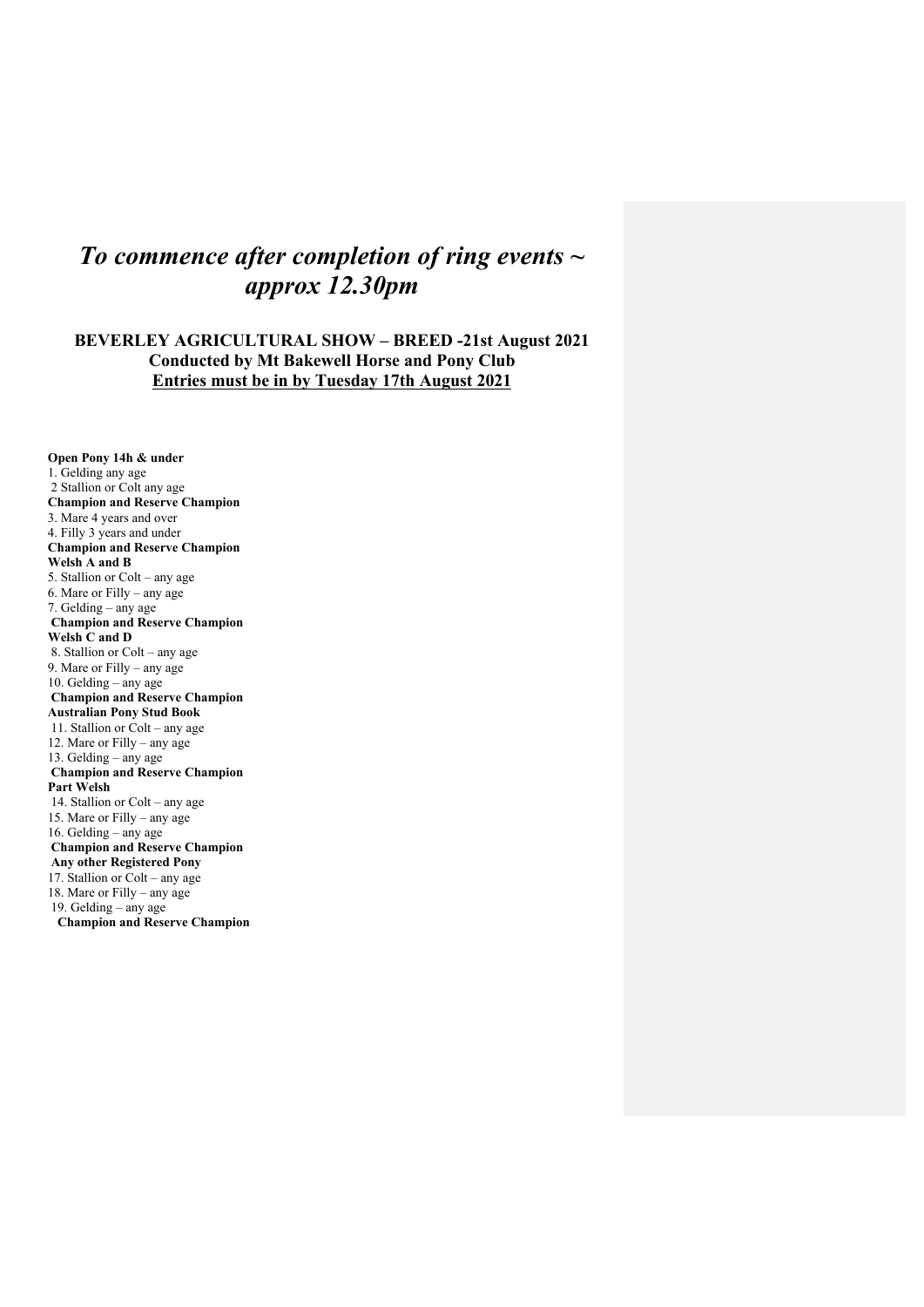**Open Horse over 14hh** 20 Stallion or Colt – any age 21. Gelding any age **Champion and Reserve Champion** 22 Mare 4 years and over 23. Filly 3 years and under **Champion and Reserve Champion Arabian Pure Bred** 24. Stallion or Colt – any age 25. Mare or Filly – any age 26. Gelding – any age **Champion and Reserve Champion Arabian Derivative** 27. Stallion or Colt – any age 28. Mare or Filly – any age 29. Gelding – any age **Champion and Reserve Champion OPEN COLOURED CLASS (Must be registered with relevant Breed Society)** 30.Stallion or Colt – any age 31. Mare or Filly – any age 32. Gelding – any age **Champion and Reserve Champion STANDARD BRED** 33 Stallion or Colt – any age 34. Mare or Filly – any age 35. Gelding – any age **Champion and Reserve Champion (sponsored by OTT) THOROUGHBRED** 36.Stallion or colt – any age 37. Mare or filly – any age 38. Gelding – any age **Champion or Reserve Champion (sponsored by OTT) ANY OTHER REGISTERED HORSE BREED** 39. Stallion or Colt – any age 40. Mare or Filly – any age 41. Gelding – any age **Champion and Reserve Champion ANY UNREGISTERED HORSE OR PONY** 42. Mare or Filly – any age 43. Gelding – any age **Champion and Reserve Champion**

**SUPREME LED EXHIBIT**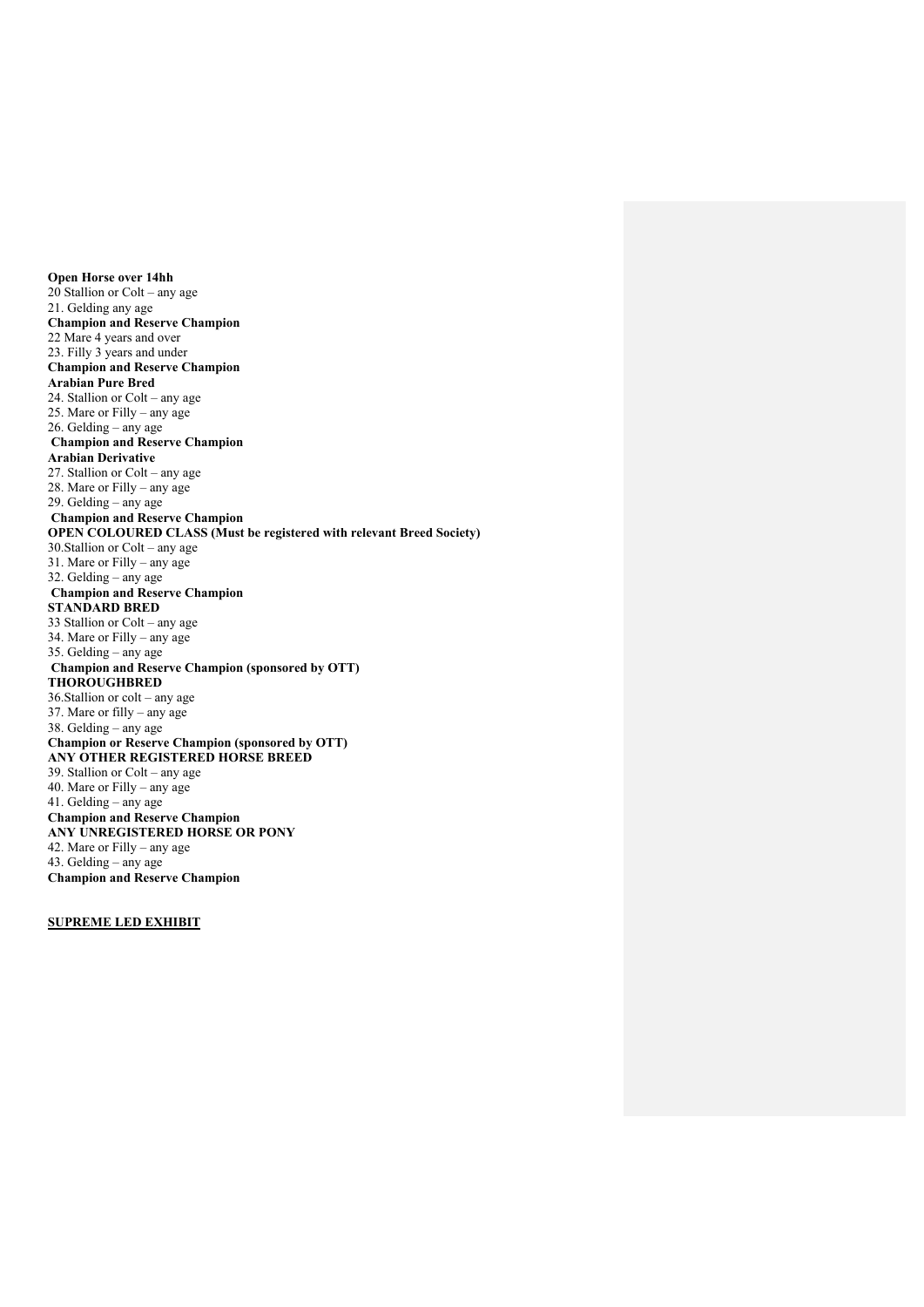# **Beverley Agricultural Show 21st AUGUST 2021 Breed Entry Form**

- **Entries close 17th August 2021.** *No late entries accepted***.**
- **Entry Fee \$10.00 per class START TIME: APPROX 12.30pm**
- **Ground Fee \$5.00 per horse / pony - NO ARMBAND REQUIRED**
- **DISCLAIMER FORM TO BE COMPLETED AS IN THE PROGRAMME OR ON THE DAY**

| Ring                    | <b>Breed</b>        | Event<br>No | <b>Exhibit's name</b> | <b>Reg</b><br>No.        | Rider /<br>Handler | Fee |
|-------------------------|---------------------|-------------|-----------------------|--------------------------|--------------------|-----|
|                         |                     |             |                       |                          |                    |     |
|                         |                     |             |                       |                          |                    |     |
|                         |                     |             |                       |                          |                    |     |
|                         |                     |             |                       |                          |                    |     |
|                         |                     |             |                       |                          |                    |     |
|                         |                     |             |                       |                          |                    |     |
|                         |                     |             |                       |                          |                    |     |
|                         |                     |             |                       |                          |                    |     |
|                         |                     |             |                       |                          |                    |     |
|                         |                     |             |                       |                          |                    |     |
|                         |                     |             |                       |                          |                    |     |
|                         |                     |             |                       |                          |                    |     |
|                         |                     |             |                       |                          |                    |     |
|                         |                     |             |                       |                          |                    |     |
|                         |                     |             |                       | <b>Total Entry Fee_</b>  |                    |     |
| <b>Exhibitor's Name</b> |                     |             |                       | <b>Ground Fee</b><br>\$5 |                    |     |
|                         |                     |             | Total                 |                          |                    |     |
| Address_                |                     |             |                       | p/c                      |                    |     |
|                         | <b>Phone Number</b> |             | Email                 |                          |                    |     |
| Signature               |                     |             |                       |                          |                    |     |

- **I agree to abide by the Rules & Regulations of Beverley Agricultural Society and Mt Bakewell Horse and Pony Club.**
- **Cheque / Money orders to be made out to "Mt Bakewell Horse & Pony Club"**
- **All entries and Breed enquiries Bronwyn Weir 0447 839 619 or bweir@westnet.com.au**
- **Payment via Direct Debit – BSB: 633000 Account: 140700840 IMPORTANT – Send Bank receipt along with your entry.**
- **Stallions and colts 2yrs & over must be bitted and Handler must be 18 years & over. Both sides of registration papers must be sent with entries.**
- **All horses / ponies must be registered with relevant Breed Society/ Association. Open breed entries do not need to be registered.**
- **Enclosed footwear must be worn.**

**Off the Track Passport \_\_\_\_\_\_\_\_\_\_\_\_\_\_\_\_\_\_\_\_\_\_\_\_\_\_\_\_\_\_\_\_\_\_\_\_\_\_**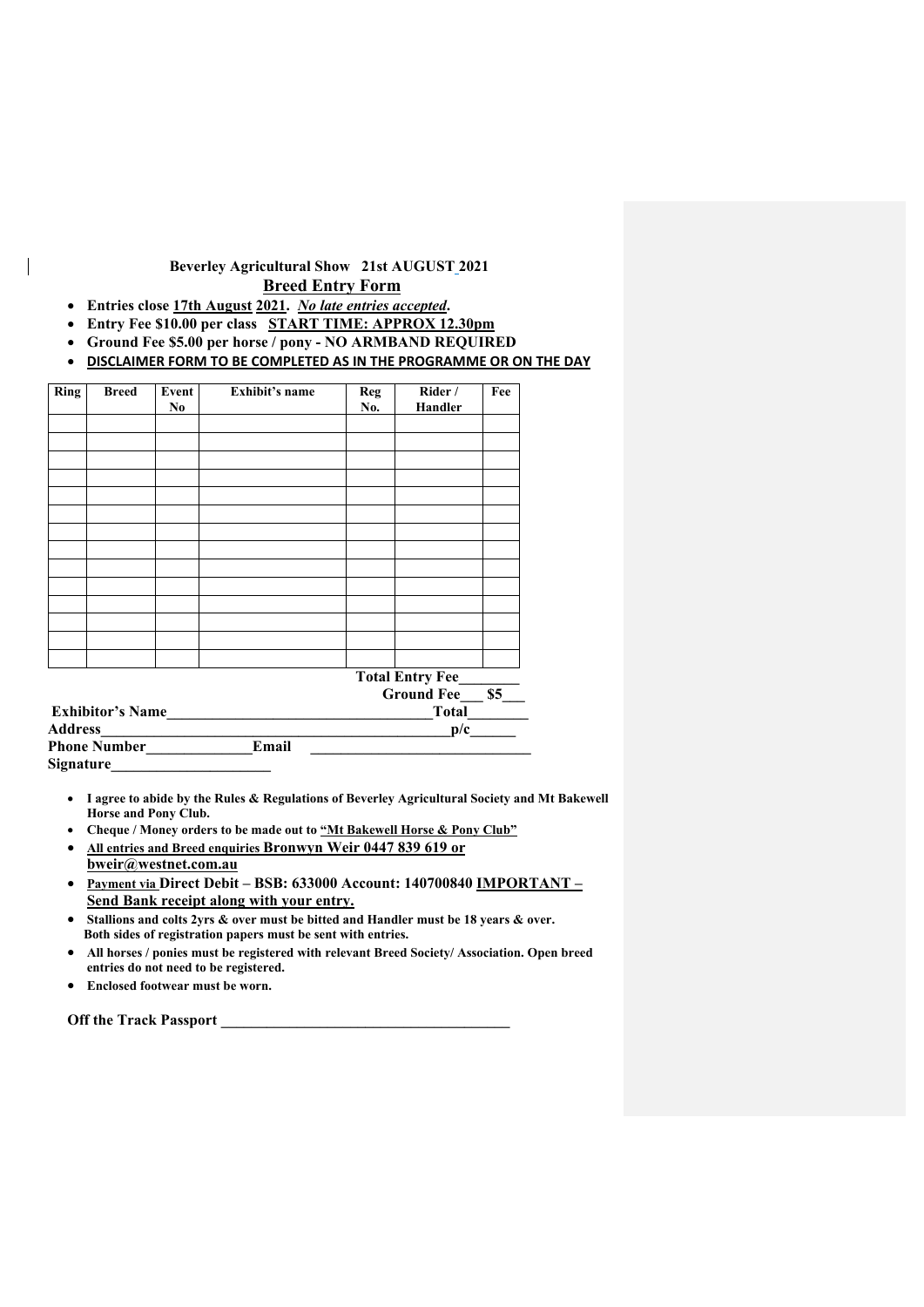#### PLEASE COPY DISCLAIMER FORM, SIGN AND PRESENT TO OFFICIALS ON THE DAY OR WITH ENTRIES DISCLAIMER STATEMENT

BEVERLEY AGRICULTURAL SOCIETY- Conducting the Ring Event by the Mt Bakewell Horse and Pony Club

Events listed as the activities held at the Beverley Agricultural Society by the Mt Bakewell Horse and Pony Club

I acknowledge and agree as a condition of participating that neither the Club, Participants, Beverley Agricultural Society and Mt Bakewell Horse and Pony Club or any subdivision thereof, officials, volunteers, medical personnel, any persons, promoters, sponsors, advertisers, owners and lessees of premises used to conduct the EVENT(S), shall be under any liability for my death or any bodily injury, loss or damage which may be sustained or incurred by me, as a result of participation in or being present at the event, except in regard to any rights I may have arising under the Trade Practices Act 1974 (Cth) (or similar State legislation).

I acknowledge that equestrian activities are dangerous and that accidents causing death, bodily injury, disability and property damage, can, and do happen.

BY SIGNING HEREUNDER I CONFIRM HAVING READ AND UNDERSTOOD THE CONTENTS OF THIS DISCLAIMER. I ACKNOWLEDGE THAT THIS DISCLAIMER IS VALID FOR THE ACTIVITY THAT IS THE RING EVENTS HELD AT THE BEVERLEY AGRICULTURAL SHOW

……………………………………………………………………………………………………................

**Print Name Here Sign Here Dated**

..........................................

#### **PARENT/GUARDIAN CONSENT FOR UNDER 18 YEAR OLD PARTICIPANTS**

I, …………………………………………………......................... being the parent/guardian of the above named, ………………………………………............., confirm that I have read the whole of this document and have taken all necessary actions to ensure I am aware of the activity which the above named, will be asked to participate in and consent to him/her participating. In doing so, I acknowledge that equestrian activities are dangerous and that accidents causing death, bodily injury, disability and property damage can and do happen. I agree that neither the club/coach, participants, Beverley Agricultural Society and Mt Bakewell Horse and Pony Club or any subdivision thereof, officials, volunteers, medical personnel, any persons, promoters, sponsors, advertisers, owners and lessees of premises used to conduct the EVENT(S) shall be under any liability whatsoever for the death or any bodily injury, loss or damage which may be suffered or incurred by the above named or by me in or being present at the EVENT(S) except for any rights the above named or I may have arising under the Trade Practices Act 1974 (Cth) (or similar State legislation).

BY SIGNING HEREUNDER I CONFIRM HAVING READ AND UNDERSTOOD THE CONTENTS OF THIS DISCLAIMER. I ACKNOWLEDGE THAT THIS DISCLAIMER IS VALID FOR THE ACTIVITY THAT IS THE RING EVENTS HELD AT THE BEVERLEY AGRICULTURAL SHOW ........................................

NAME (BLOCK LETTERS) .................................................SIGNED

DATED THIS ………………………… DAY OF ……………………………………… 20………

BEVERLEY AGRICULTURAL SOCIETY INC.

# **UNOFFICIAL EQUESTRIAN EVENTS (RING EVENTS)**

**Deleted:** ¶

**Formatted:** Indent: Left: 0 cm